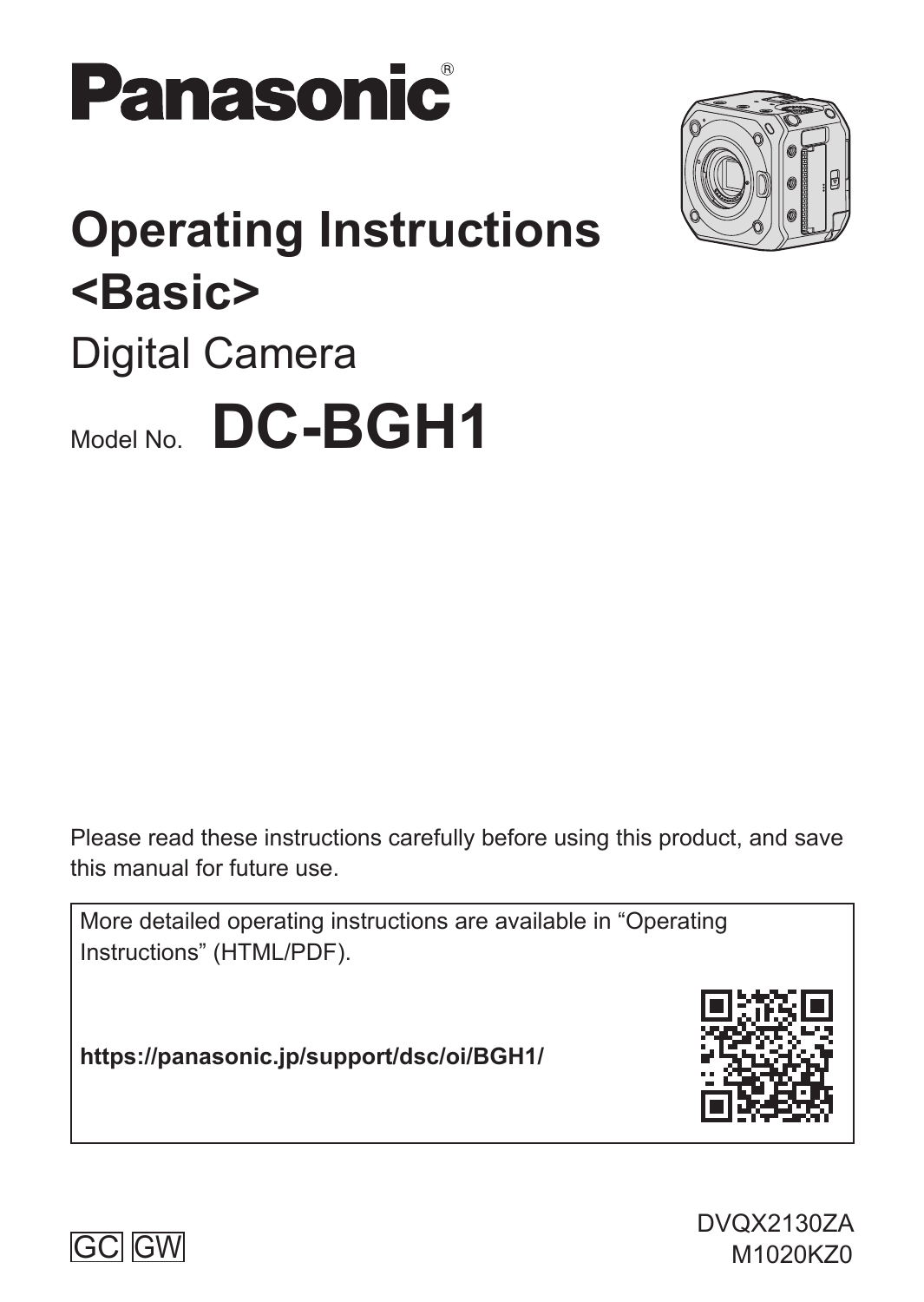#### **Dear Customer,**

We would like to take this opportunity to thank you for purchasing this Panasonic Digital Camera. Please read this document carefully and keep it handy for future reference. Please note that the actual controls and components, menu items, etc. of your Digital Camera may look somewhat different from those shown in the illustrations in this document.

#### **Carefully observe copyright laws.**

Recording of pre-recorded tapes or discs or other published or broadcast material for purposes other than your own private use may infringe copyright laws. Even for the purpose of private use, recording of certain material may be restricted.

## **Before Use**

**• No Compensation Regarding Recording**

Please note that compensation cannot be provided in the event that recording could not be performed due to a problem with the camera or a card.

- **Be Careful with Regard to Copyrights** Under copyright law, you may not use the images and audio you have recorded for other than personal enjoyment without the permission of the copyright holder. Be careful because there are cases where restrictions apply to recording even for the purpose of personal enjoyment.
- **Also Refer to the Cautions for Use in the "Operating Instructions" (HTML/ PDF)**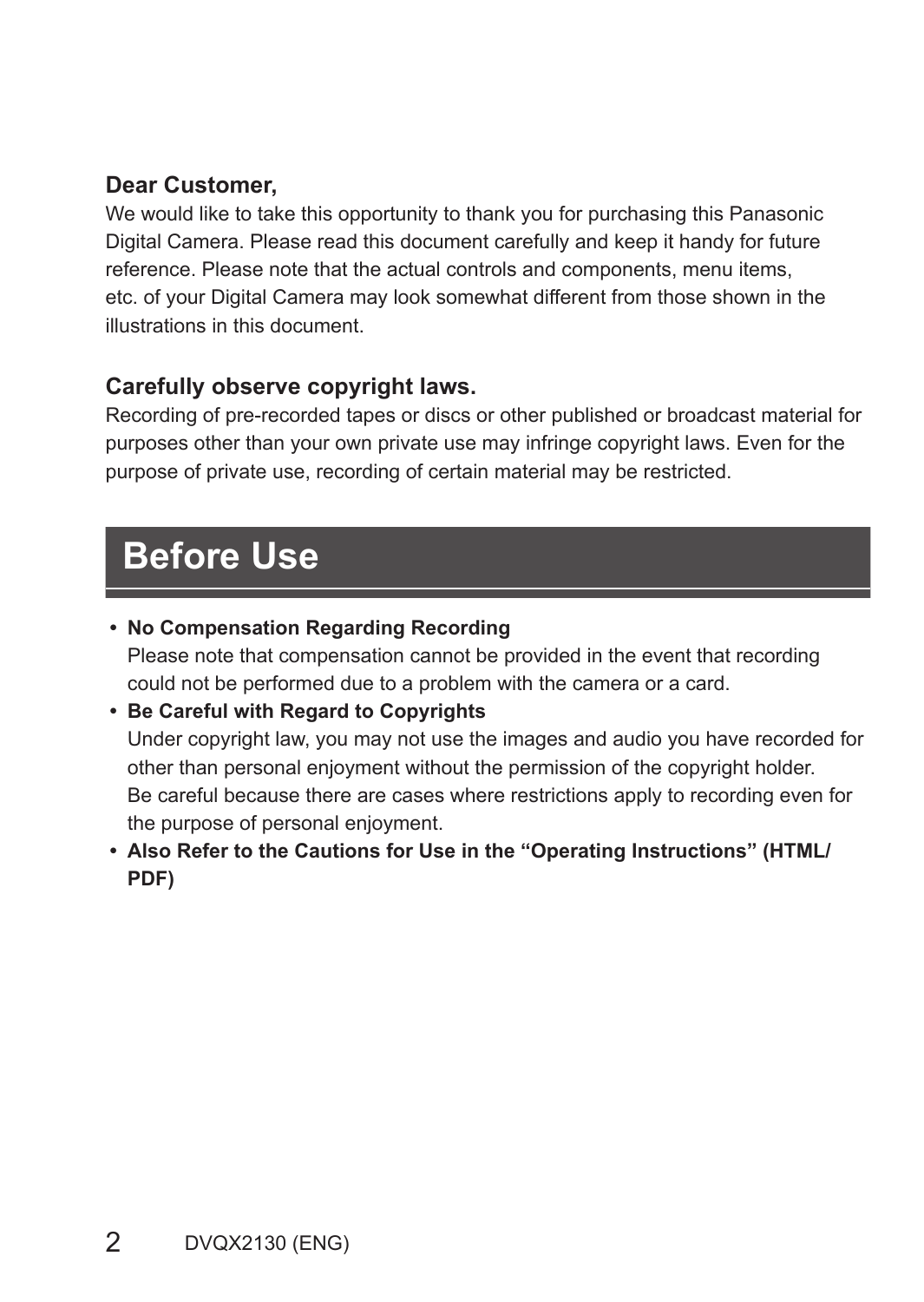## **About This Camera**

#### **This unit does not have a monitor.**

To check the menu settings or recording screen, connect an external monitor or use a PC software "LUMIX Tether" below

• For details on the connection cables, please check the interface of the "Specifications".  $(416)$ 



### **Remote Control Software/App**

**https://panasonic.jp/support/global/cs/dsc/** (English only)

#### **LUMIX Tether**

This is a PC software that allows you to record and make settings while controlling the camera and checking the live view. (You can record photos (still images) using this software.)

## **LUMIX Sync**

This is a smartphone app that allows you to perform remote recordings as well as check/save images that are saved in the camera with a smartphone.



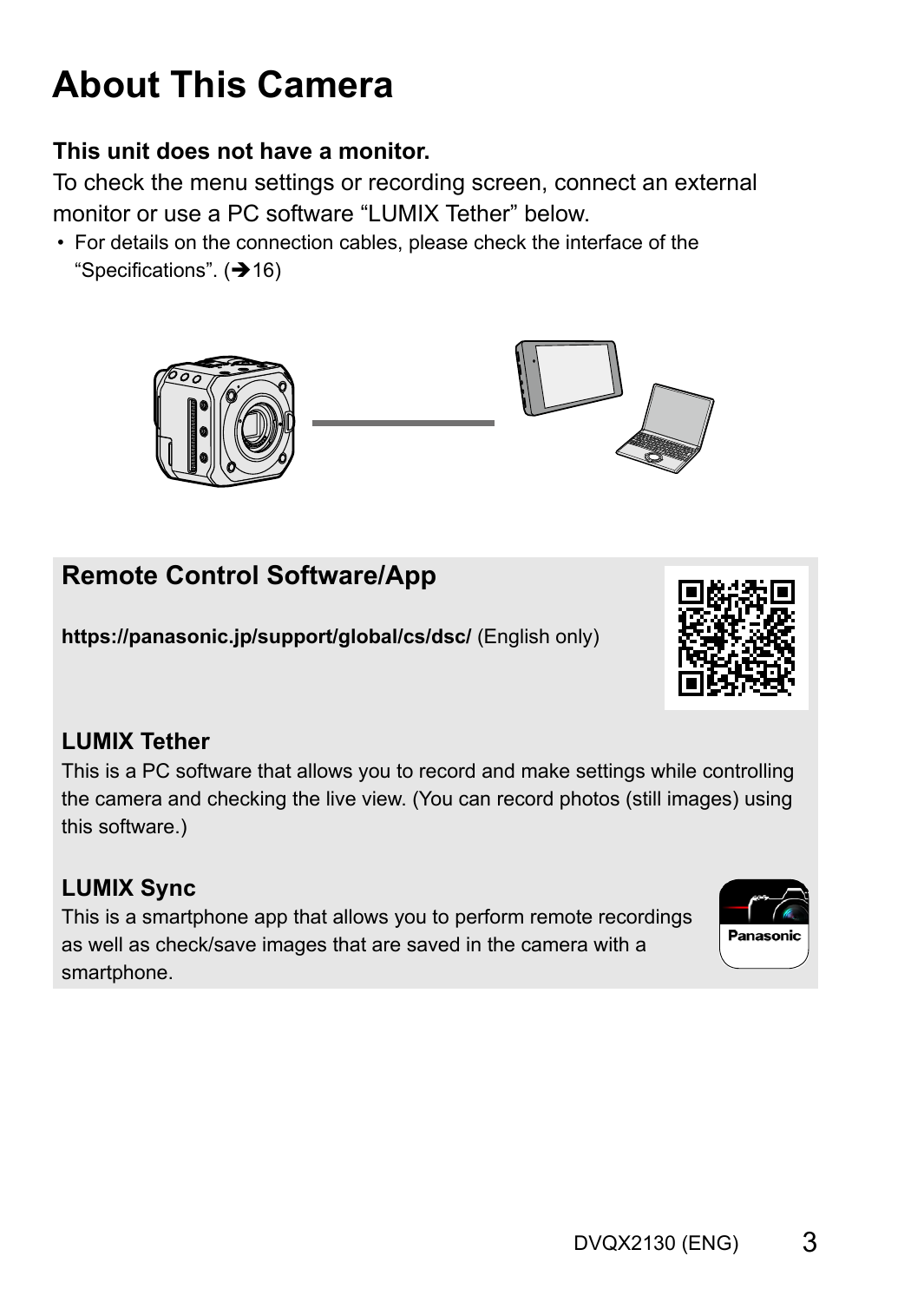## **Contents**

## **Information for Your Safety**

### **WARNING:**

**To reduce the risk of fire, electric shock or product damage,**

- **Do not expose this unit to rain, moisture, dripping or splashing.**
- **Use the recommended accessories.**
- **Do not remove covers.**
- **Do not repair this unit by yourself. Refer servicing to qualified service personnel.**

The socket outlet shall be installed near the equipment and shall be easily accessible.

#### ■**Product identification marking**

| Product        | Location                        |
|----------------|---------------------------------|
| Digital Camera | Rear (Battery installing place) |
| AC adaptor     | <b>Bottom</b>                   |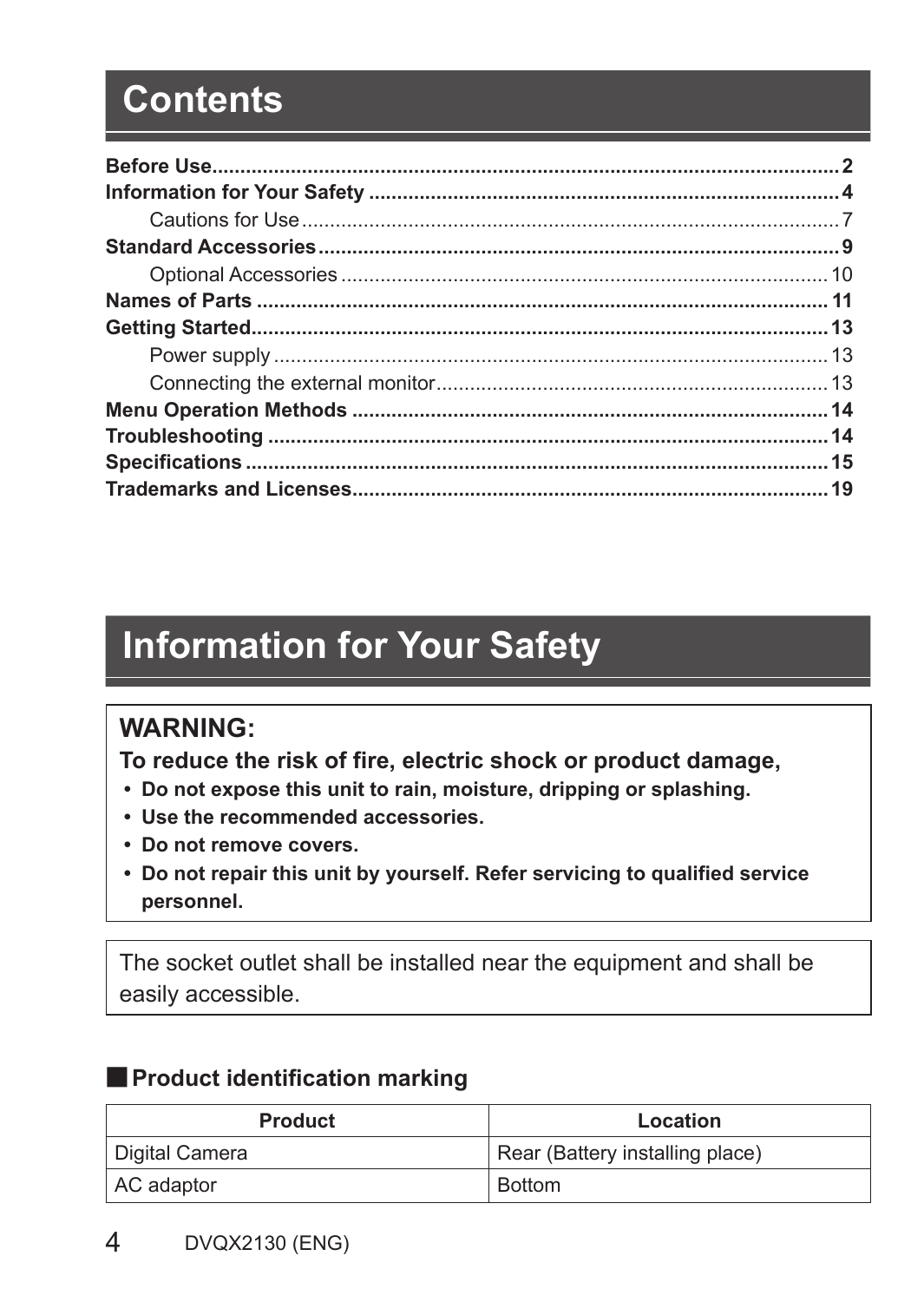#### **For Singapore only**

Complies with IMDA Standards DB01017

#### **For Thailand only**

This telecommunication equipment conforms to NTC/NBTC technical requirement.

#### ■**About the battery pack**

- Always use genuine Panasonic batteries (AG-VBR59, AG-VBR89, AG-VBR118).
- If you use other batteries, we cannot guarantee the quality of this product.

#### **CAUTION**

- Danger of explosion if battery is incorrectly replaced. Replace only with the type recommended by the manufacturer.
- When disposing of the batteries, please contact your local authorities or dealer and ask for the correct method of disposal.
- Do not heat or expose to flame.
- Do not leave the battery(ies) in a car exposed to direct sunlight for a long period of time with doors and windows closed.
- Do not expose to low air pressure at high altitudes.
- Do not expose to extremely low air pressure, as this may result in explosions or leakage of flammable liquids and gases.

#### **Warning**

Risk of fire, explosion and burns. Do not disassemble, heat above 60 °C or incinerate.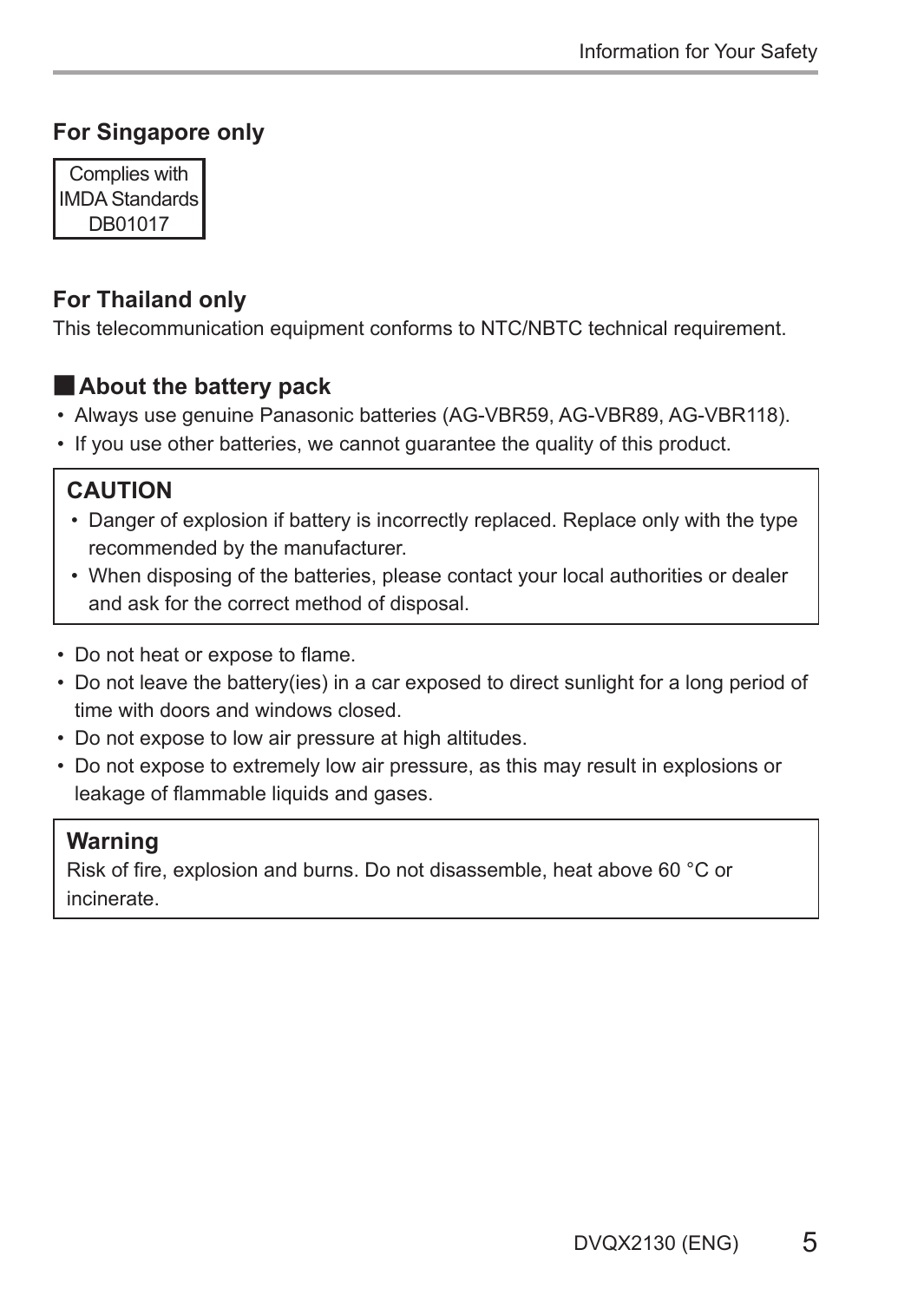#### ■**About the AC adaptor (supplied)**

#### **CAUTION!**

**To reduce the risk of fire, electric shock or product damage,**

- **Do not install or place this unit in a bookcase, built-in cabinet or in another confined space. Ensure this unit is well ventilated.**
- The AC adaptor is in the standby condition when the mains plug is connected. The primary circuit is always "live" as long as the mains plug is connected to an electrical outlet.

#### **For the AC cable plug of three pins** ■**How to replace the Fuse**

The location of the fuse differ according to the type of AC cable (figures A and B). Confirm the AC cable fitted and follow the instructions below.

Illustrations may differ from actual AC cable.

**1** Open the fuse cover with a screwdriver.



**2** Replace the fuse and close

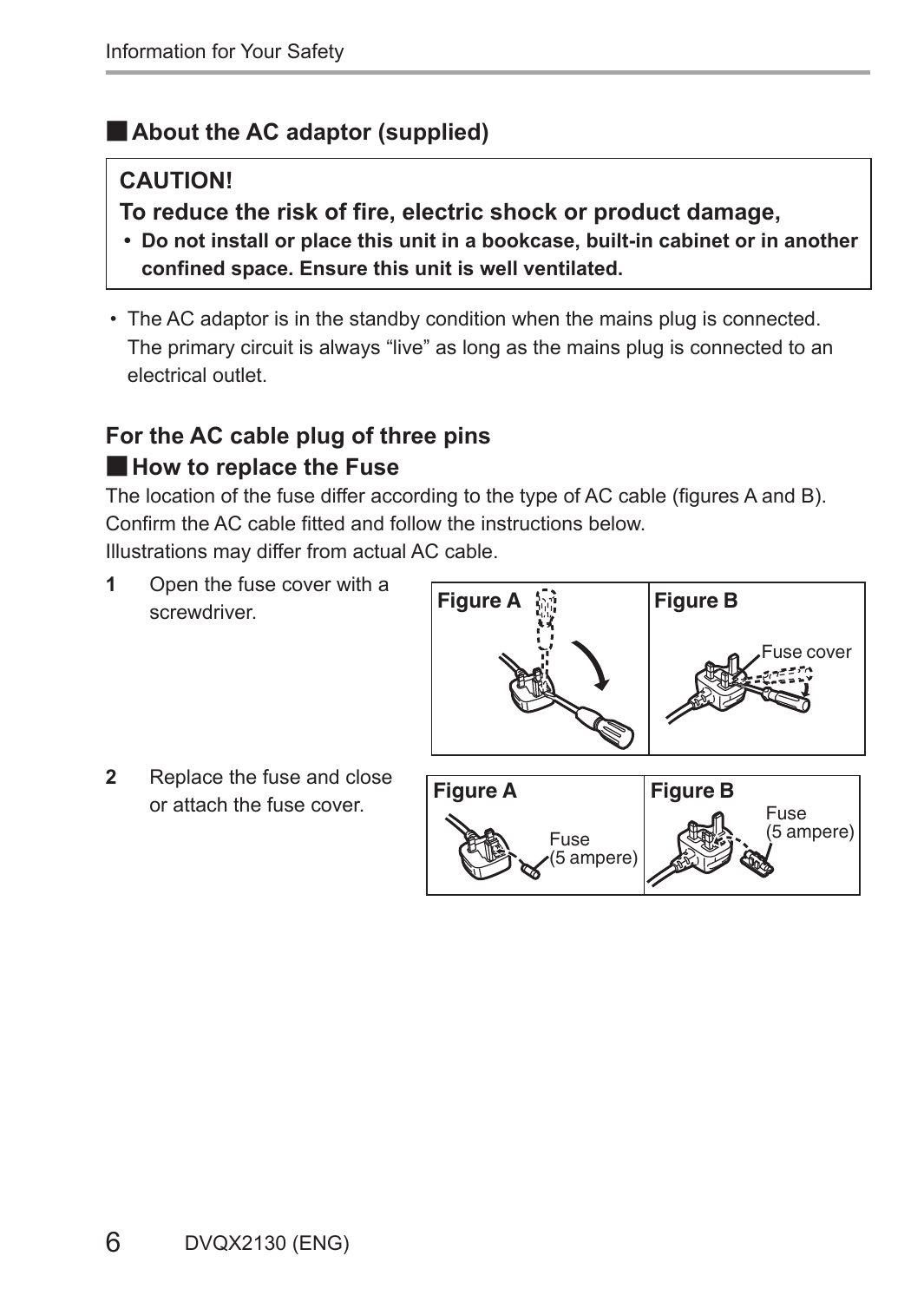### **Cautions for Use**

- Do not use any other AC cables except the supplied one.
- Use a high speed HDMI cable (Type A Type A plug) that is compatible with 4K and has an HDMI logo.
- For the USB connection cable, use one that is a shielded product with a ferrite core compliant to USB Type C (USB3.1) that is less than 1.5 m (4.9 feet).
- When connecting a BNC cable to the [GENLOCK IN] terminal or [TC IN/OUT] terminal, use one that is less than 2.8 m (9.1 feet). It is recommended to use a double shielded BNC cable equivalent to 5C-FB.
- For the cable that connects to the LAN terminal, use the one below. LAN cable (STP (Shielded Twisted Pair), category 5e or above, maximum 100 m (328 feet))
- Do not use the Headphone cables with the length of 3 m (9.8 feet) or more.
- Do not use the Stereo microphone cables with the length of 3 m (9.8 feet) or more.

#### **Keep this unit as far away as possible from electromagnetic equipment (such as microwave ovens, TVs, video games etc.).**

- If you use this unit on top of or near a TV, the pictures and/or sound on this unit may be disrupted by electromagnetic wave radiation.
- Do not use this unit near cell phones because doing so may result in noise adversely affecting the pictures and/or sound.
- Recorded data may be damaged, or pictures may be distorted, by strong magnetic fields created by speakers or large motors.
- Electromagnetic wave radiation may adversely affect this unit, disturbing the pictures and/or sound.
- If this unit is adversely affected by electromagnetic equipment and stops functioning properly, turn this unit off and remove the battery or disconnect AC adaptor. Then reinsert the battery or reconnect AC adaptor and turn this unit on.

#### **Do not use this unit near radio transmitters or high-voltage lines.**

• If you record near radio transmitters or high-voltage lines, the recorded pictures and/or sound may be adversely affected.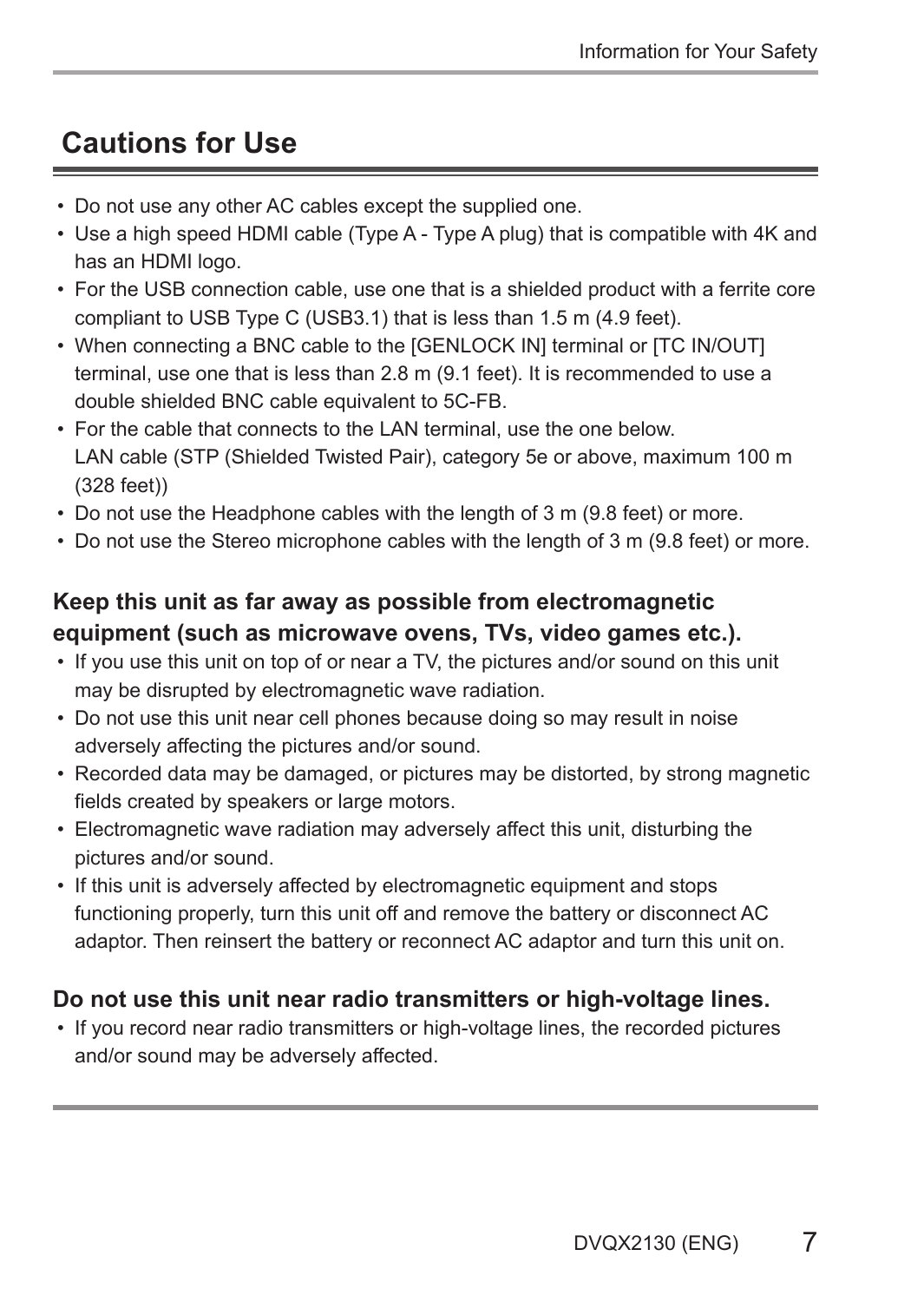- **To clean your camera, remove the battery or a card, or disconnect the power plug from the outlet, and wipe with a soft, dry cloth.**
- **Do not press the lens with excessive force.**
- **Do not allow camera to come into contact with pesticides or volatile substances (can cause surface damage or coating to peel).**
- **Do not keep rubber or plastic products in contact with the camera for a long period of time.**
- **Do not use solvents such as benzine, thinner, alcohol, kitchen detergents, etc., to clean the camera, since it may deteriorate the external case or the coating may peel off.**
- **Do not leave the camera with the lens facing the sun, as rays of light from the sun may cause it to malfunction.**
- **Always use the supplied cords and cables.**
- **Do not extend the supplied cord or cable.**
- The data on the card may be damaged or lost due to electromagnetic waves, static electricity or breakdown of the camera or the card. We recommend storing important data on a PC etc.
- **Do not leave any metal items (such as clips) near the contact areas of the power plug or near the batteries.**

#### **-If you see this symbol-**

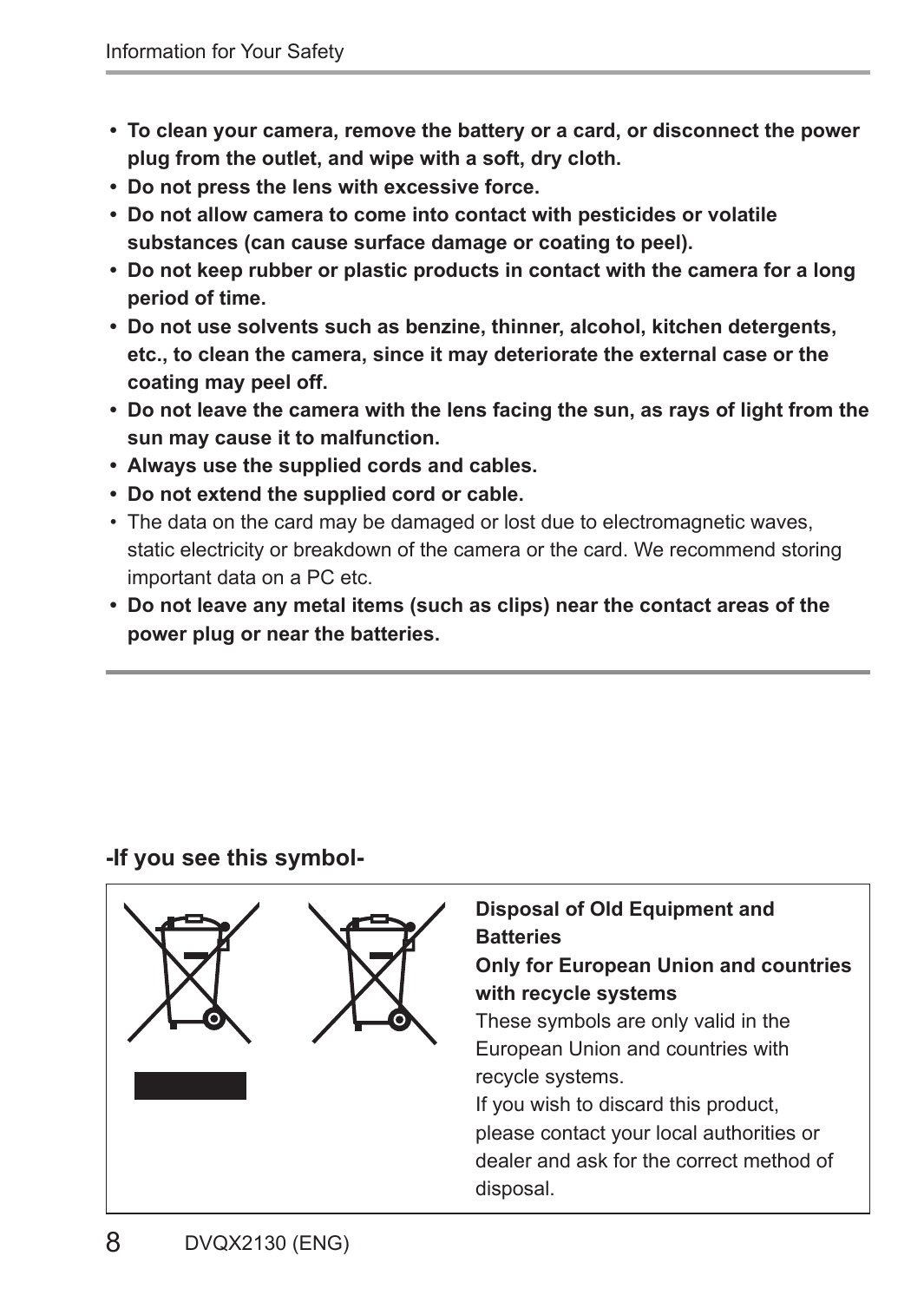## **Standard Accessories**

#### **Digital camera body**

(Digital camera body is referred to as **camera** in this document.)

Check that all the accessories are supplied before using the camera. (Product numbers correct as of October 2020.)



1 This is attached to the camera at the time of purchase but it's removable.

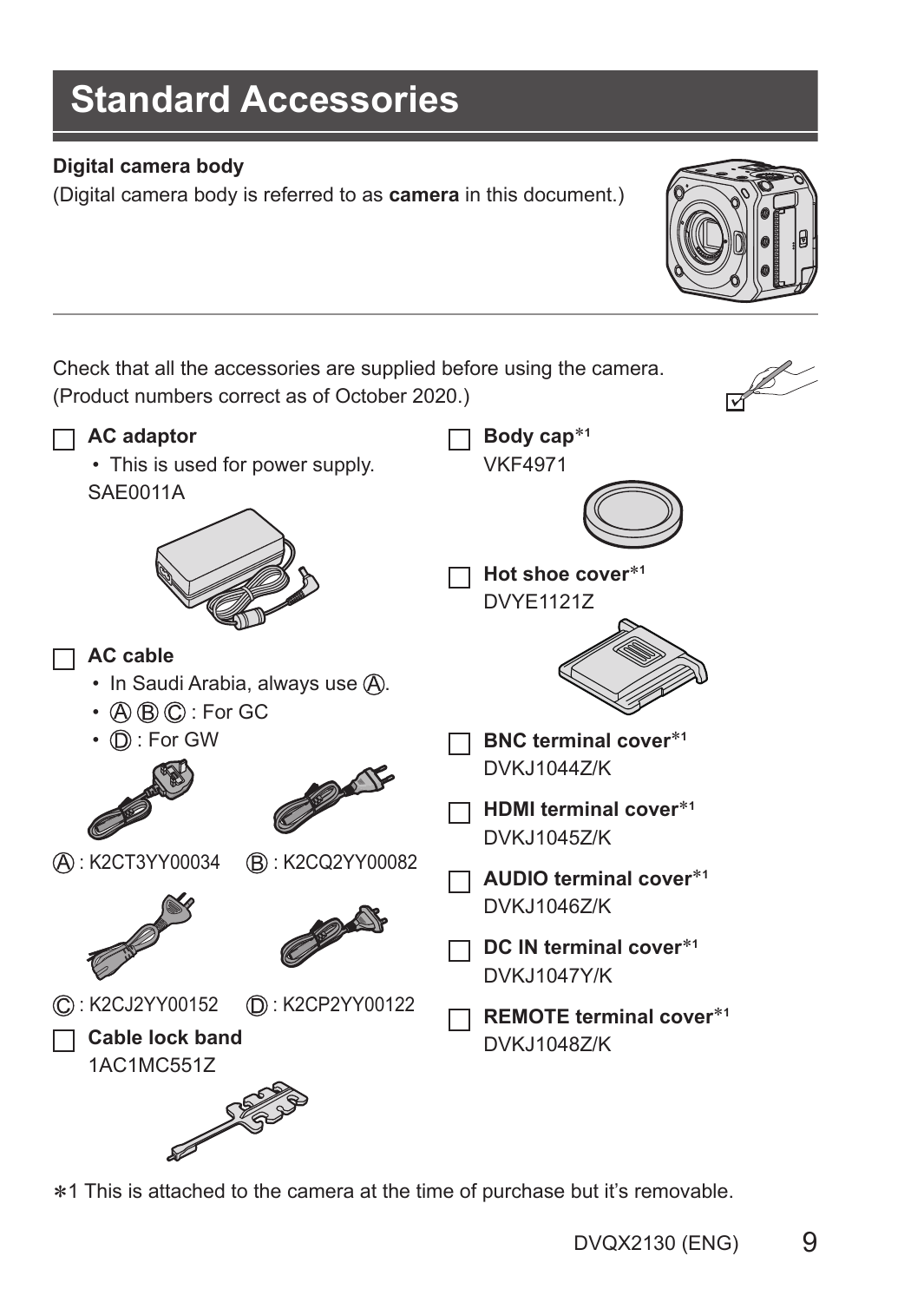**• The battery pack is optional.**

The battery that can be used with the camera is AG-VBR59/AG-VBR89/ AG-VBR118. (As of October 2020)

- **The memory card is optional.** Keep the memory card out of reach of children to prevent swallowing.
- **The Interchangeable lens is optional.**
- Consult the dealer or Panasonic if you lose the supplied accessories. (You can purchase the accessories separately.)
- Please dispose of all packaging appropriately.
- Keep small parts in a safe place out of the reach of children.

### **Optional Accessories**

| <b>Battery Pack</b>              | AG-VBR59, AG-VBR89, AG-VBR118 |
|----------------------------------|-------------------------------|
| <b>Battery Charger</b>           | AG-BRD50                      |
| <b>LED Video Light</b>           | VW-LED1                       |
| <b>Stereo Shotgun Microphone</b> | DMW-MS2                       |
| <b>Stereo Microphone</b>         | VW-VMS10                      |
| <b>XLR Microphone Adaptor</b>    | DMW-XLR1                      |
| Body cap                         | DMW-BDC1                      |
| <b>Mount Adaptor</b>             | DMW-MA1, DMW-MA2M, DMW-MA3R   |
| Tripod adaptor*2                 | DMW-TA1                       |

Product numbers correct as of October 2020.

2 Use if the attached lens is in contact with the tripod pedestal.

• Some optional accessories may not be available in some countries.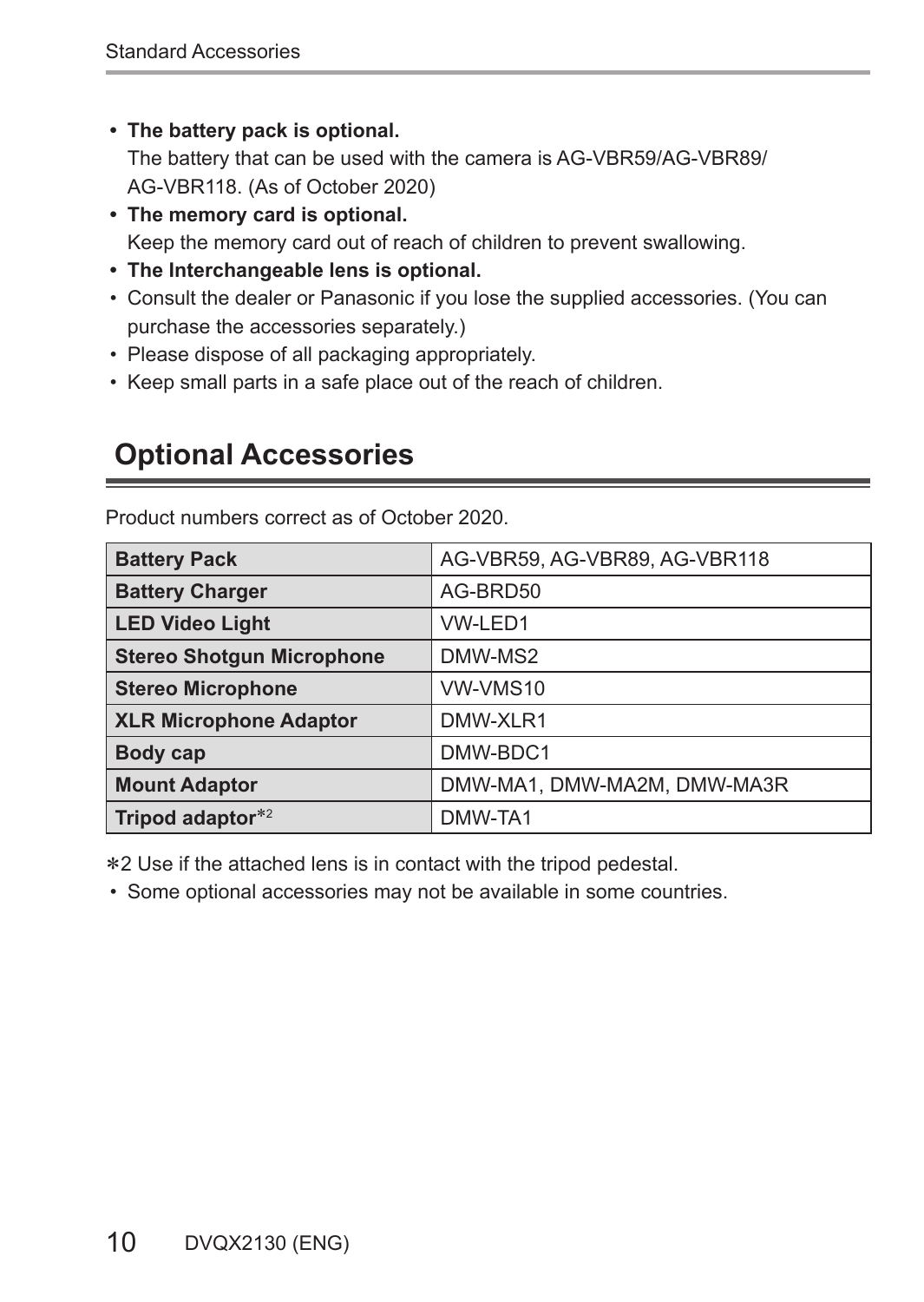## **Names of Parts**

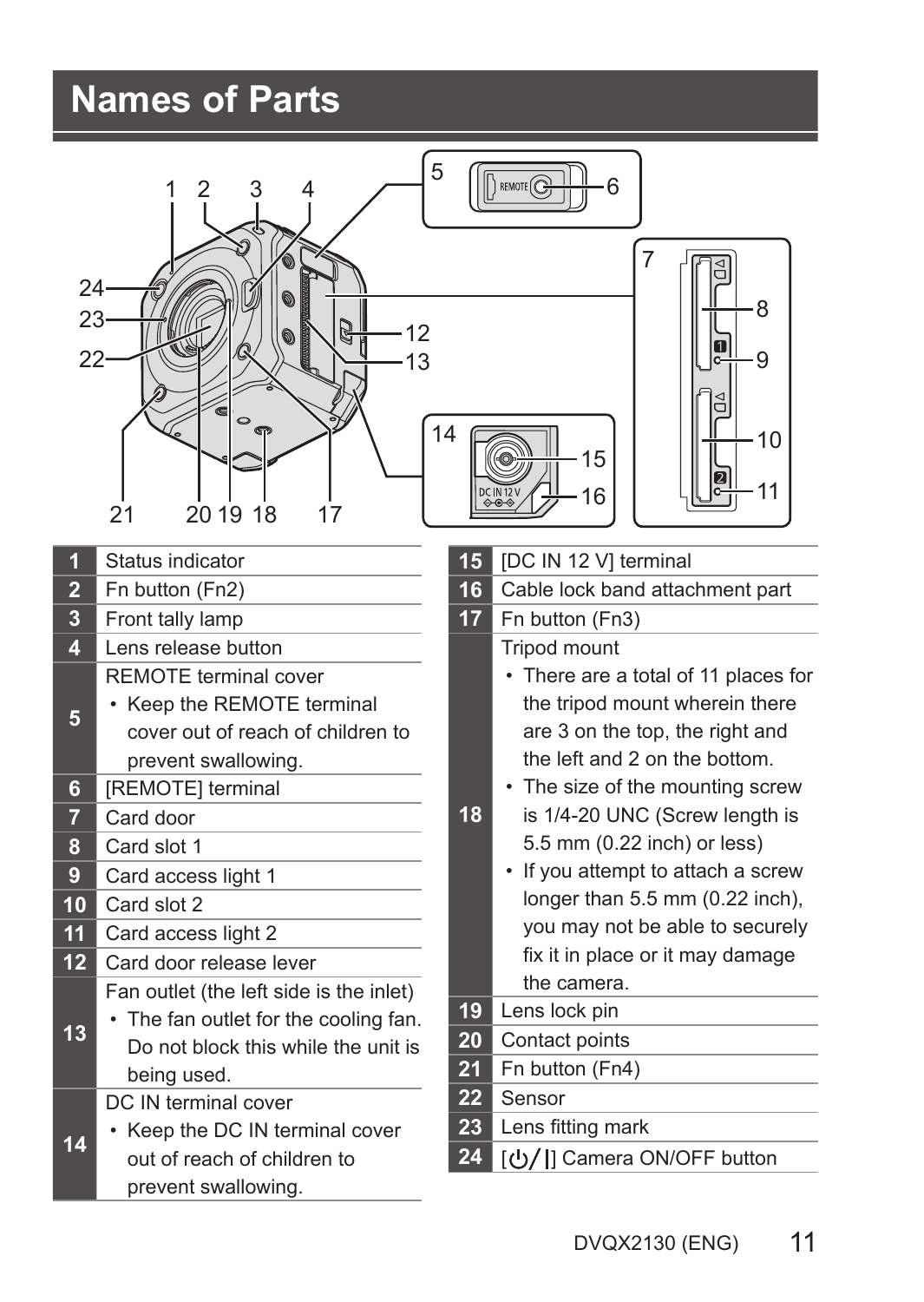| 42              | 25<br>26<br>a<br>51<br>50<br>49<br>╗<br>48<br>47<br>9<br>43<br>MIC<br>46<br>细冊<br>44<br>40<br>41<br>45 | 27<br>Q | 28<br>33<br>34<br>iligi<br>⊛<br>29<br>G<br>35<br>30<br>C<br>31<br>G<br>36<br>32<br>J)<br>37<br>38<br>39 |
|-----------------|--------------------------------------------------------------------------------------------------------|---------|---------------------------------------------------------------------------------------------------------|
| 25              | Video rec. button                                                                                      |         | <b>Security Slot</b>                                                                                    |
|                 | Stereo microphone<br>• Do not block the microphone                                                     | 41      | • Attaching anti-theft equipment<br>can prevent theft. We are not                                       |
| 26              | with a finger. Audio will be                                                                           |         | liable for damages that may                                                                             |
|                 | difficult to record.                                                                                   |         | occur resulting from theft.                                                                             |
|                 | Hot shoe (hot shoe cover)                                                                              | 42      | <b>AUDIO</b> terminal cover                                                                             |
| 27              | • Keep the hot shoe cover out                                                                          | 43      | [MIC] terminal                                                                                          |
|                 | of reach of children to prevent                                                                        |         | Headphone terminal                                                                                      |
|                 | swallowing.                                                                                            | 44      | • Excessive sound pressure from                                                                         |
| 28              | [- <b>O</b> -] (Recording distance                                                                     |         | earphones and headphones can                                                                            |
| 29              | reference mark)<br>Fn button (Fn1)                                                                     | 45      | cause hearing loss.<br>[LAN] terminal                                                                   |
| 30              | [Q.MENU] button                                                                                        | 46      | Rear tally lamp                                                                                         |
| $\overline{3}1$ | [D] (Playback) button                                                                                  | 47      | [NETWORK] connection lamp                                                                               |
| 32              | Battery release button                                                                                 | 48      | [而] (Delete) button /                                                                                   |
| 33              | <b>BNC</b> terminal cover                                                                              |         | [←] (Cancel) button                                                                                     |
| $\overline{34}$ | [SDI OUT] terminal                                                                                     |         | Control dial                                                                                            |
| 35              | <b>TC IN/OUT terminal</b>                                                                              |         | Cursor buttons                                                                                          |
| 36              | [GENLOCK IN] terminal                                                                                  | 51      | [MENU/SET] button                                                                                       |
| 37              | <b>HDMI</b> terminal cover                                                                             |         |                                                                                                         |
| 38              | [USB] terminal                                                                                         |         |                                                                                                         |
| 39              | [HDMI] terminal                                                                                        |         |                                                                                                         |
| 40              | Battery attachment part                                                                                |         |                                                                                                         |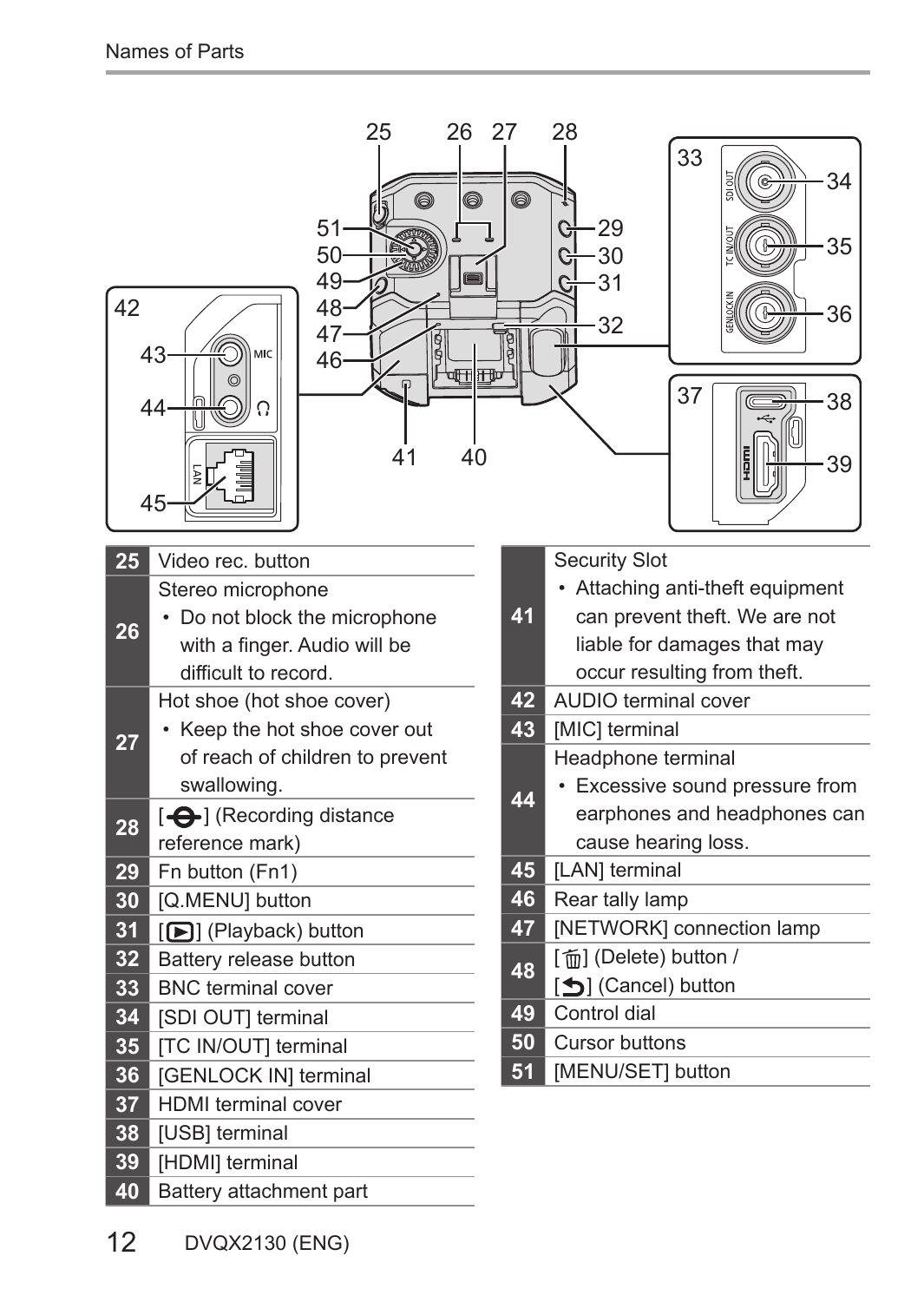## **Getting Started**

### **Power supply**

You can supply power to the camera using an AC adaptor (supplied), a PoE+ compatible switching hub or PoE+ compatible injector (commercially available), and a battery pack (optional).

Example: Supplying power with an AC adaptor



• Do not use any other AC adaptors except the supplied one. This may cause malfunction.

• Do not use any other AC cables except the supplied one. This may cause malfunction.

### **Connecting the external monitor**



- [SDI OUT] terminal
- [HDMI] terminal
- BNC cable (commercially available)
- HDMI cable (commercially available)
- External monitor or external recorder (commercially available)
- When connecting a BNC cable to the [GENLOCK IN] terminal or [TC IN/OUT] terminal, use one that is less than 2.8 m (9.1 feet). It is recommended to use a double shielded BNC cable equivalent to 5C-FB.
- Use a high speed HDMI cable (Type A Type A plug) that is compatible with 4K and has an HDMI logo.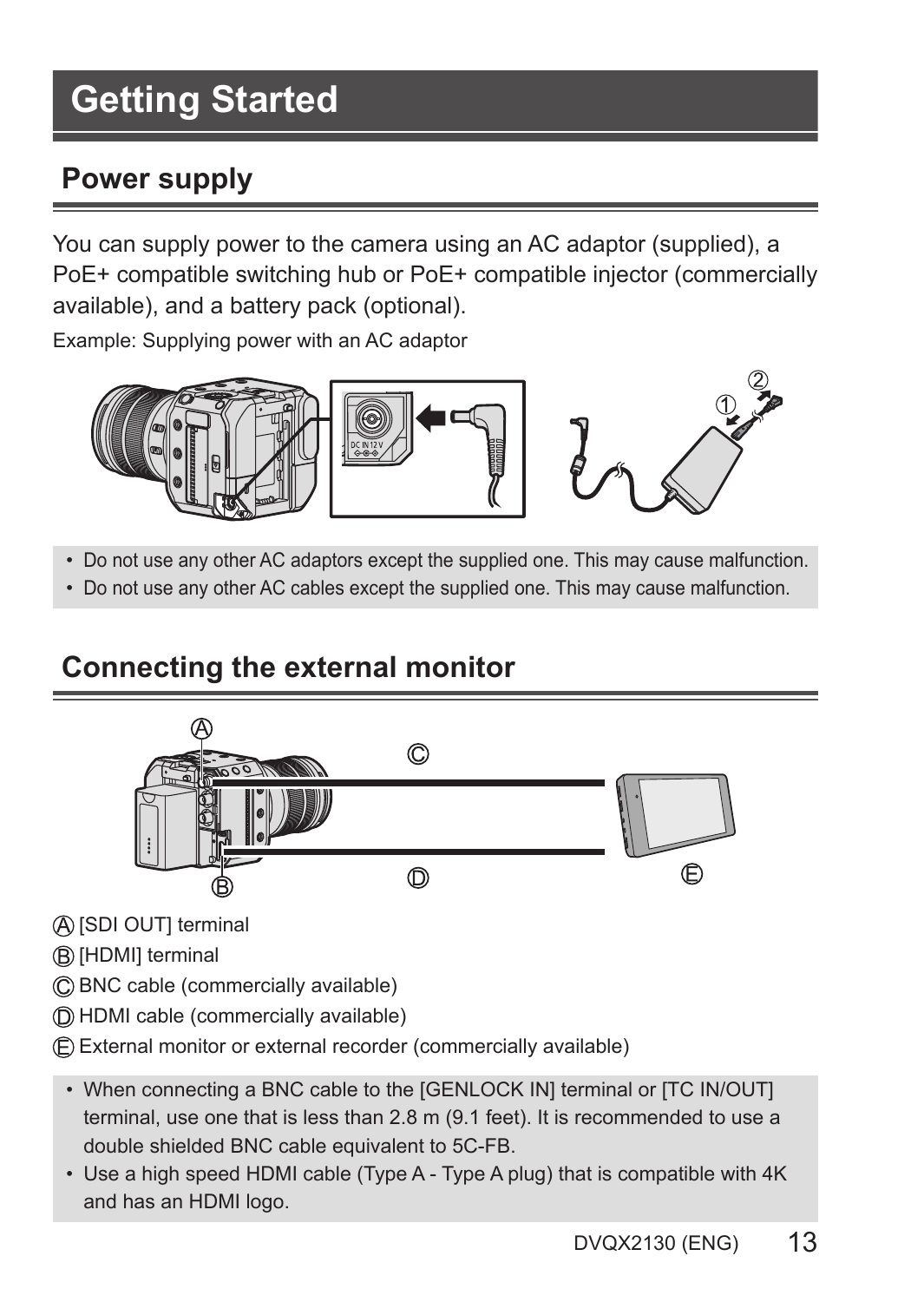## **Menu Operation Methods**

In this camera, the menu is used for setting a wide variety of functions and performing camera customizations.

**O** Press [MENU/SET] to display the menu.

Use cursor buttons/control dial to select the menu item.

 $\bigcirc$  Press  $\bigcirc$  is several times to close the menu.

• The date and time are not set when turning the camera on for the first time. Be sure to set the clock and time zone before use.

## **Troubleshooting**

#### **The camera does not turn on.**

• Power may not be supplied if the total power limit is exceeded on power supply devices that allow connections to multiple PoE+ terminals. Refer to the operating instructions of the PoE+ power supply device.

**The images are not output to the external monitor or external recorder. The recording information or menu screen is not displayed on the external monitor or external recorder.**

• Refer to "Troubleshooting" in the "Operating Instructions" (HTML/PDF) which describes the solution according to the situation.

### **Refer to the "Operating Instructions" (HTML/PDF) for details about the following information (1):**

– Message Displays

– Troubleshooting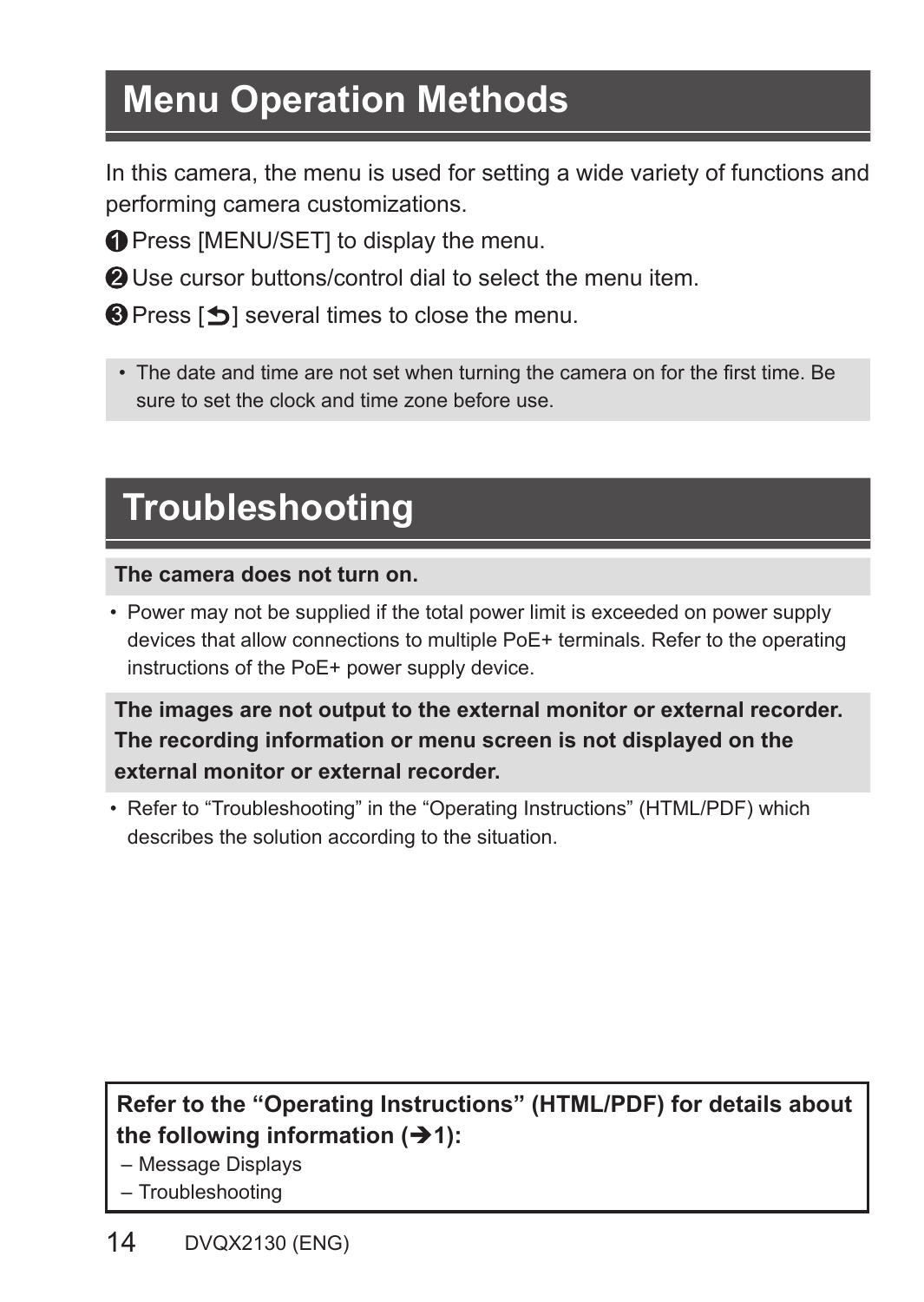The specifications are subject to change for performance enhancement. **It is possible to record photos (still images) using software "LUMIX Tether".**

#### **Digital camera body (DC-BGH1):**

Information for your safety

| Power source: | $12 V = 1$                                                                                                                                             |
|---------------|--------------------------------------------------------------------------------------------------------------------------------------------------------|
|               | <b>Power consumption:</b> 7.9 W (when recording), 6.7 W (when playing back)<br><when (h-es12060)="" interchangeable="" lens="" the="" using=""></when> |

**Type**

|              | . .                                                |                                                                                                                                                                                                 |
|--------------|----------------------------------------------------|-------------------------------------------------------------------------------------------------------------------------------------------------------------------------------------------------|
|              | Type                                               | Digital Single Lens Mirrorless camera                                                                                                                                                           |
|              | <b>Recording media</b>                             | SD memory card / SDHC memory card*1 / SDXC<br>memory card*1<br>*1 Compliant with UHS-I/UHS-II UHS Speed Class 3,<br>UHS-II Video Speed Class 90<br>Double slot recording function is available. |
|              | Lens mount                                         | Micro Four Thirds mount                                                                                                                                                                         |
| Image sensor |                                                    |                                                                                                                                                                                                 |
|              | Image sensor                                       | 4/3" Live MOS sensor, a total of 11,930,000 pixels,<br>primary color filter                                                                                                                     |
|              | <b>Effective number of</b><br>pixels of the camera | 10,280,000 pixels                                                                                                                                                                               |
|              | Latitude                                           |                                                                                                                                                                                                 |
|              | 13 stops ([V-Log L])                               |                                                                                                                                                                                                 |
|              |                                                    |                                                                                                                                                                                                 |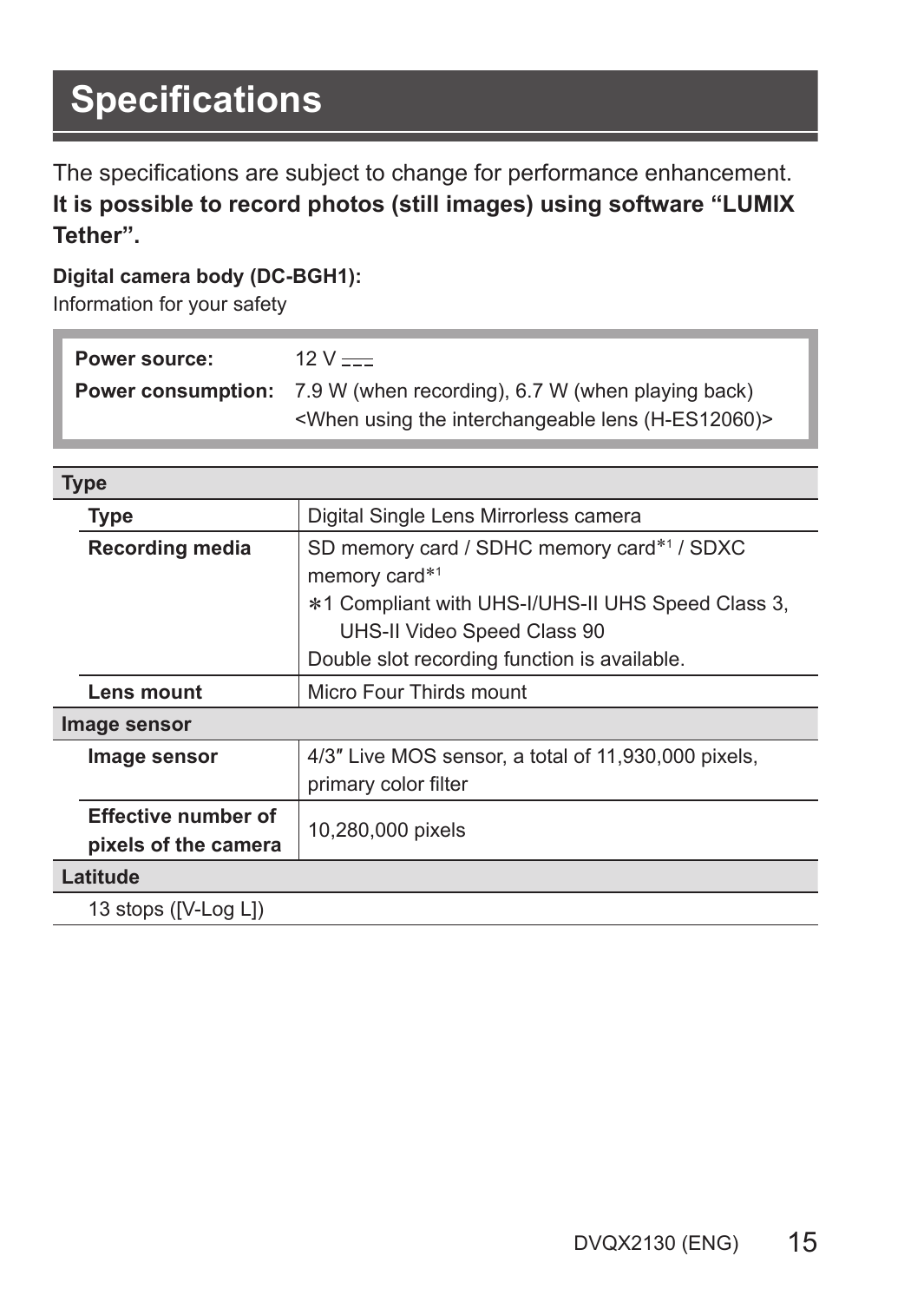|                            | Recording format for video                                                                                                                                                                                                                                                                                                                                                                                                                                                    |  |  |
|----------------------------|-------------------------------------------------------------------------------------------------------------------------------------------------------------------------------------------------------------------------------------------------------------------------------------------------------------------------------------------------------------------------------------------------------------------------------------------------------------------------------|--|--|
| Video format               | MP4 (H.264/MPEG-4 AVC, H.265/HEVC)<br>MOV (H.264/MPEG-4 AVC, H.265/HEVC)                                                                                                                                                                                                                                                                                                                                                                                                      |  |  |
| Audio format               | MP4: AAC (2ch)<br>MOV: LPCM (2ch, 48 kHz/16-bit)*2<br>*2 When an XLR Microphone Adaptor (DMW-XLR1:<br>optional) is attached, LPCM (2ch, 48 kHz/24-bit,<br>96 kHz/24-bit) can be selected                                                                                                                                                                                                                                                                                      |  |  |
| Image quality for<br>video | Refer to "Operating Instructions" (HTML/PDF) (→1).                                                                                                                                                                                                                                                                                                                                                                                                                            |  |  |
| Interface                  |                                                                                                                                                                                                                                                                                                                                                                                                                                                                               |  |  |
| [REMOTE]                   | Ø2.5 mm jack<br>Terminal for generic remote control unit<br>(A Panasonic shutter remote control (DMW-RS2) cannot<br>be used.)                                                                                                                                                                                                                                                                                                                                                 |  |  |
| <b>[DC IN 12 V]</b>        | DC 12 V (11.4 V to 12.6 V) EIAJ Type 4                                                                                                                                                                                                                                                                                                                                                                                                                                        |  |  |
| [MIC]                      | Ø3.5 mm stereo mini jack                                                                                                                                                                                                                                                                                                                                                                                                                                                      |  |  |
| Headphones                 | Ø3.5 mm stereo mini jack                                                                                                                                                                                                                                                                                                                                                                                                                                                      |  |  |
| <b>LAN</b> connector       | LAN terminal (RJ-45) for remote control ×1, compatible<br>with power supply by PoE+ (IEEE 802.3at compliant)<br>• Use a PoE+ (IEEE 802.3at compliant) compatible<br>switching hub or power supplying device.*3<br>*3 Make sure it complies with the safety standards IEC<br>60950-1 or IEC 62368-1.<br>If you are uncertain on whether or not it complies<br>with the safety standards, please contact the<br>manufacturer of the switching hub or power<br>supplying device. |  |  |
| <b>ISDI OUTI</b>           | BNC terminal ×1, 0.8 V [p-p], 75 Ω, 3G-SDI compatible                                                                                                                                                                                                                                                                                                                                                                                                                         |  |  |
| [TC IN/OUT]                | <b>BNC</b> terminal ×1                                                                                                                                                                                                                                                                                                                                                                                                                                                        |  |  |
| [GENLOCK IN]               | BNC terminal ×1, BBS (Black Burst sync) signal and<br>tri-level sync signal compatible                                                                                                                                                                                                                                                                                                                                                                                        |  |  |
| <b>HDMI</b>                | <b>HDMI</b> Type A                                                                                                                                                                                                                                                                                                                                                                                                                                                            |  |  |
| <b>USB</b>                 | USB Type-C™, SuperSpeed USB3.1 GEN1                                                                                                                                                                                                                                                                                                                                                                                                                                           |  |  |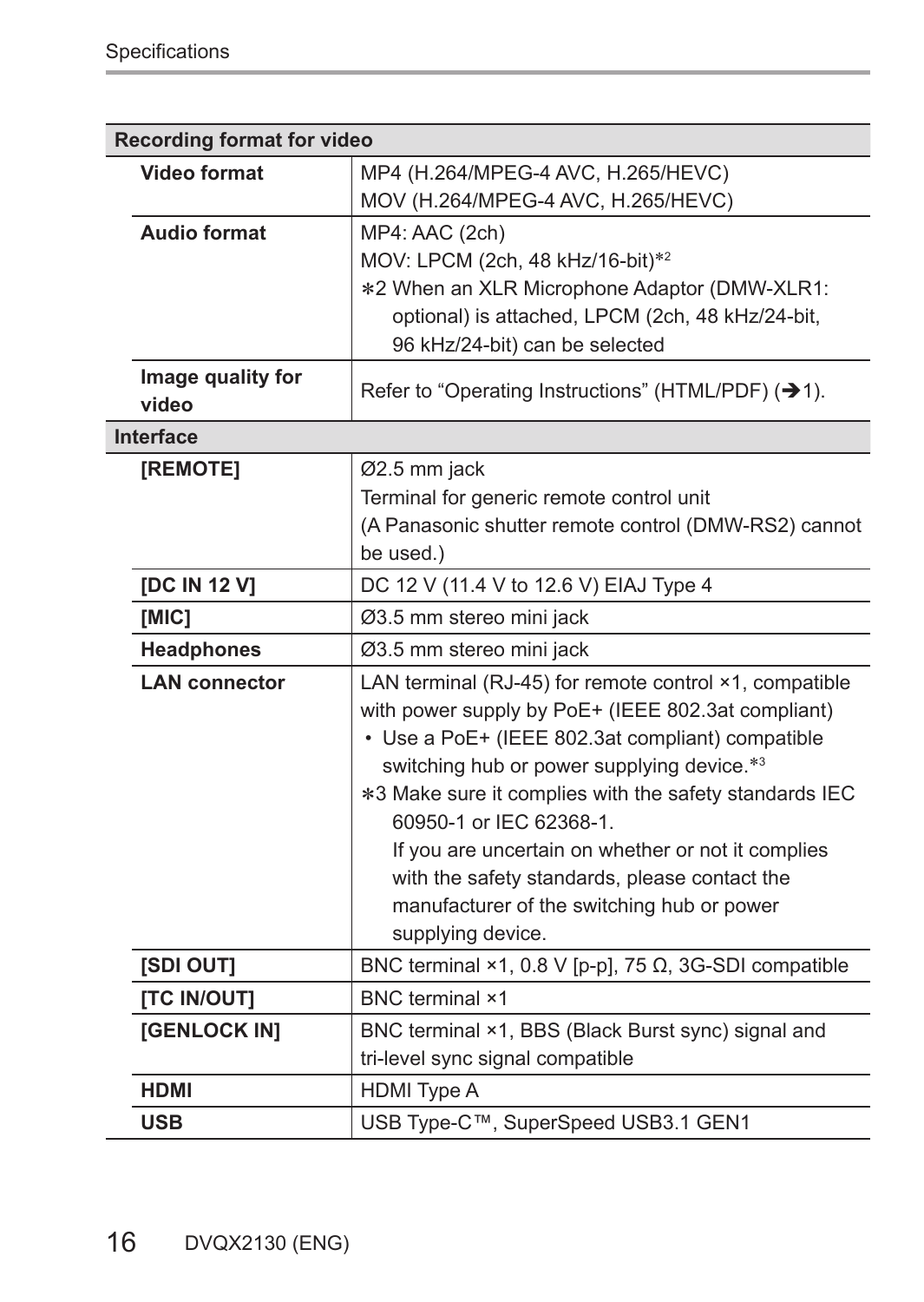| <b>External dimensions / Mass</b>                     |                                                                                                                                                                                                                                                                                                             |  |
|-------------------------------------------------------|-------------------------------------------------------------------------------------------------------------------------------------------------------------------------------------------------------------------------------------------------------------------------------------------------------------|--|
| <b>External dimensions</b>                            | Approx. 93.0 mm (W)×93.0 mm (H)×78.0 mm (D)<br>$(3.66''$ (W) $\times 3.66''$ (H) $\times 3.07''$ (D))<br>(excluding the projecting parts)                                                                                                                                                                   |  |
| Mass (Weight)                                         | Approx. 545 g / 1.2 lb (only camera body)                                                                                                                                                                                                                                                                   |  |
| <b>Operating environment</b>                          |                                                                                                                                                                                                                                                                                                             |  |
| Recommended<br>operating<br>temperature               | -10 °C to 40 °C (14 °F to 104 °F)<br>• Battery performance temporarily worsens at low<br>temperatures (-10 °C to 0 °C (14 °F to 32 °F)),<br>reducing the available recording time.<br>• When using in low temperatures (-10 °C to 0 °C<br>(14 °F to 32 °F))<br>- Before use, attach a Panasonic lens with a |  |
|                                                       | minimum recommended operating temperature of<br>$-10$ °C (14 °F).                                                                                                                                                                                                                                           |  |
| Permissible relative<br>humidity                      | 10%RH to 80%RH                                                                                                                                                                                                                                                                                              |  |
| $Wi-Fi*4$                                             |                                                                                                                                                                                                                                                                                                             |  |
| Compliance<br>standard                                | IEEE 802.11b/g/n (standard wireless LAN protocol)                                                                                                                                                                                                                                                           |  |
| Frequency range<br>used (central<br>frequency)        | 2412 MHz to 2462 MHz (1 to 11ch)                                                                                                                                                                                                                                                                            |  |
| <b>Encryption method</b>                              | Wi-Fi compliant WPA™/WPA2™                                                                                                                                                                                                                                                                                  |  |
| <b>Access method</b>                                  | Infrastructure mode                                                                                                                                                                                                                                                                                         |  |
| Bluetooth*4                                           |                                                                                                                                                                                                                                                                                                             |  |
| Compliance<br>standard                                | Bluetooth Ver. 4.2 (Bluetooth Low Energy (BLE))                                                                                                                                                                                                                                                             |  |
| <b>Frequency range</b><br>used (central<br>frequency) | 2402 MHz to 2480 MHz                                                                                                                                                                                                                                                                                        |  |

4 For details on the Wi-Fi®/Bluetooth® functions, refer to the "Operating Instructions"  $(HTML/PDF).$   $(→ 1)$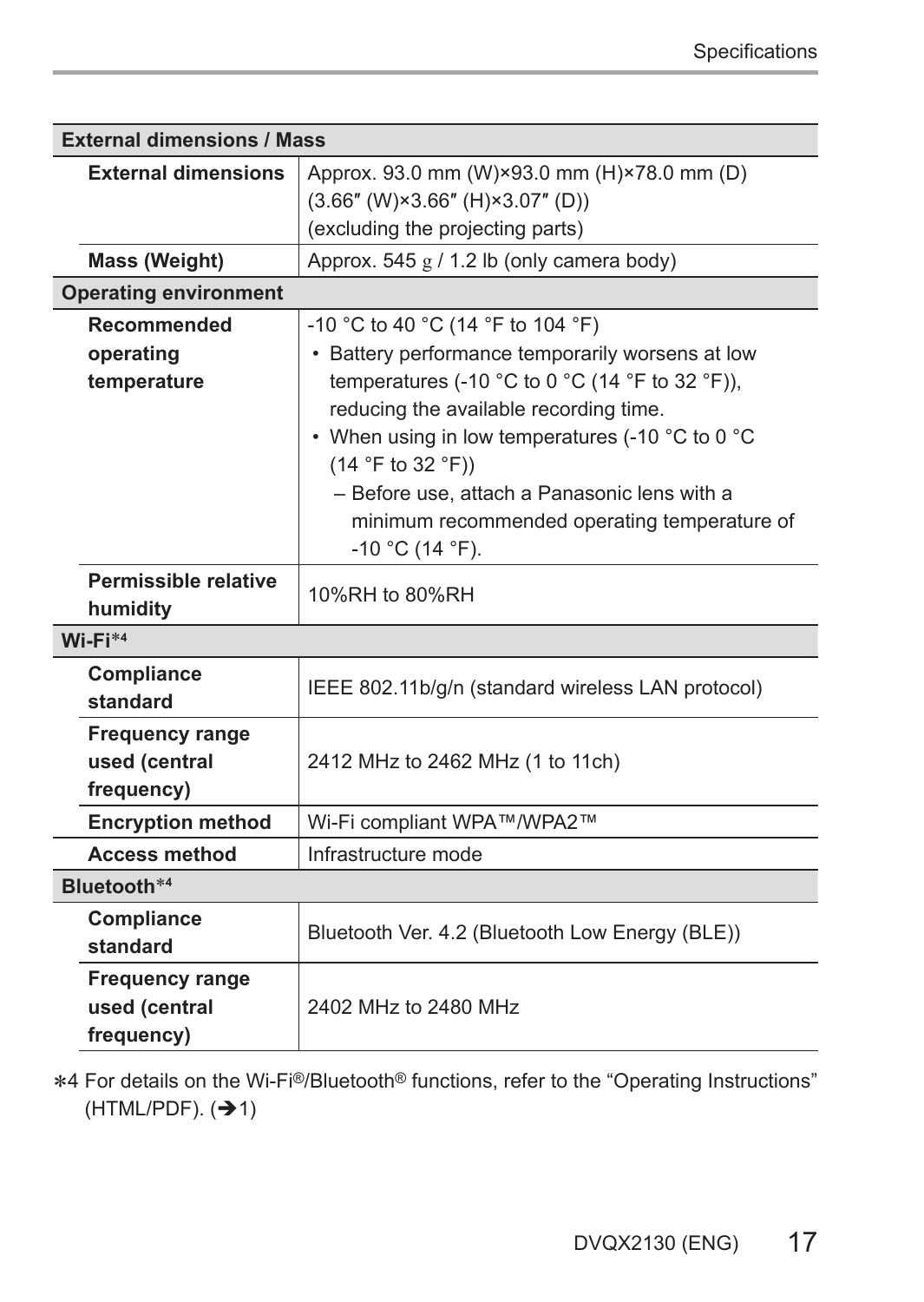#### **AC adaptor (Panasonic SAE0011A):**

Information for your safety

| Input:  | 100 V-240 V $\sim$ 50/60 Hz 1.2 A             |
|---------|-----------------------------------------------|
|         | 79 VA (100 V $\sim$ ) - 99 VA (240 V $\sim$ ) |
| Output: | $12 \text{ V} = 3.0 \text{ A}$                |

The symbols on this product (including the accessories) represent the following:

| $\sim$ AC |                                                                           |
|-----------|---------------------------------------------------------------------------|
| $=$ DC    |                                                                           |
|           | Class II equipment (The construction of the product is double-insulated.) |
|           | ON                                                                        |
|           | Stand-by                                                                  |

This camera complies with the "Design rule for Camera File system" (DCF) and "Exchangeable Image File Format" (Exif) standards established by "Japan Electronics and Information Technology Industries Association" (JEITA). The camera cannot play back files that do not comply with the DCF standard. Exif is a file format for pictures which allows recording information, etc. to be added.

#### **Refer to the "Operating Instructions" (HTML/PDF) for details about other specifications.**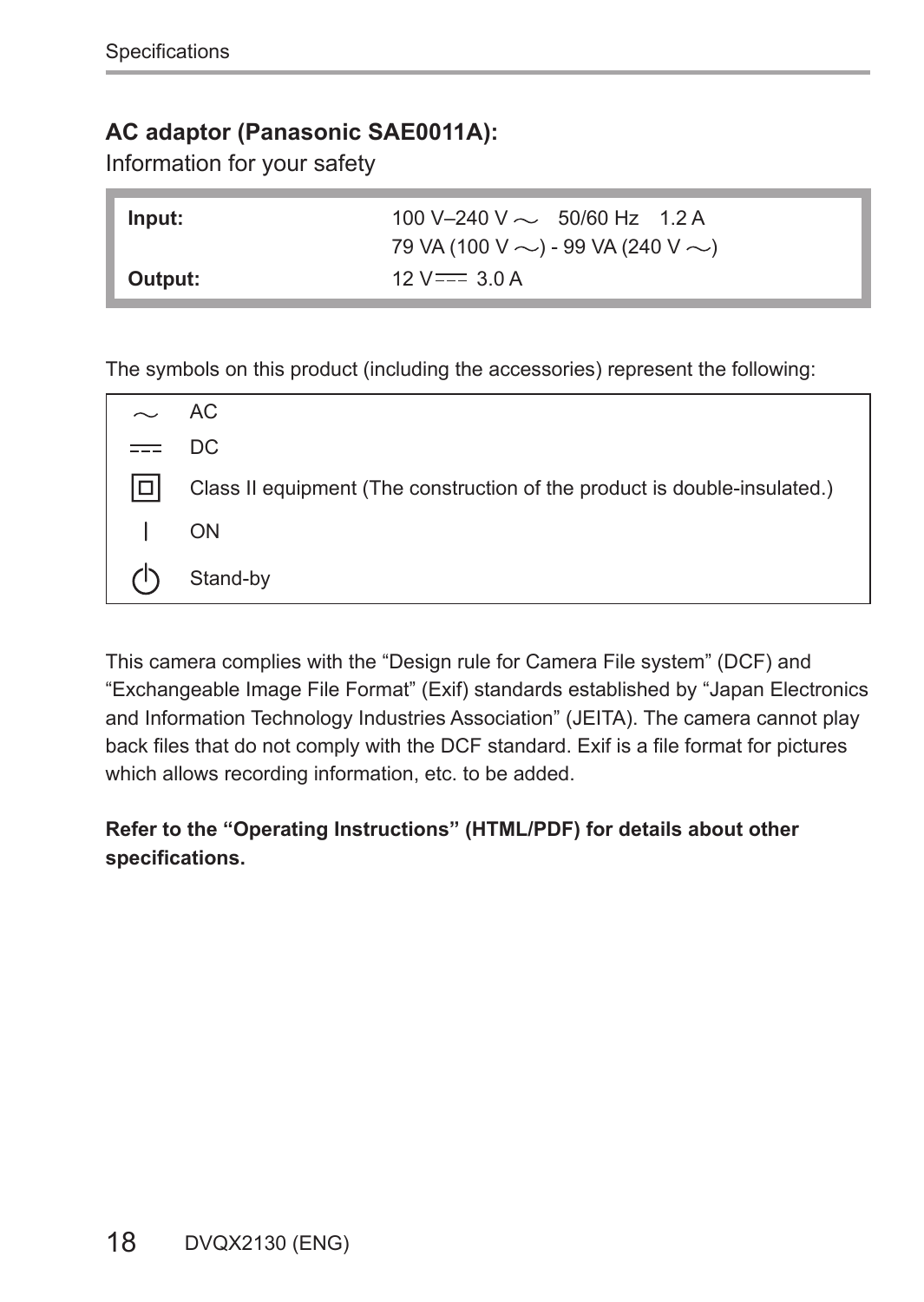SU SA<br>Et Xo







- SDXC Logo is a trademark of SD-3C, LLC.
- The terms HDMI and HDMI High-Definition Multimedia Interface, and the HDMI Logo are trademarks or registered trademarks of HDMI Licensing Administrator, Inc. in the United States and other countries.
- USB Type-C™ and USB-C™ are trademarks of USB Implementers Forum.
- The Bluetooth® word mark and logos are registered trademarks owned by Bluetooth SIG, Inc. and any use of such marks by Panasonic Corporation is under license. Other trademarks and trade names are those of their respective owners.
- The Wi-Fi CERTIFIED™ Logo is a certification mark of Wi-Fi Alliance®.
- The Wi-Fi Protected Setup™ Logo is a certification mark of Wi-Fi Alliance®.
- "Wi-Fi®" is a registered trademark of Wi-Fi Alliance®.
- "Wi-Fi Protected Setup™", "WPA™", and "WPA2™" are trademarks of Wi-Fi Alliance®.
- This product uses "DynaFont" from DynaComware Corporation. DynaFont is a registered trademark of DynaComware Taiwan Inc.
- Other names, company names, and product names mentioned in these instructions are trademarks or registered trademarks of the companies concerned.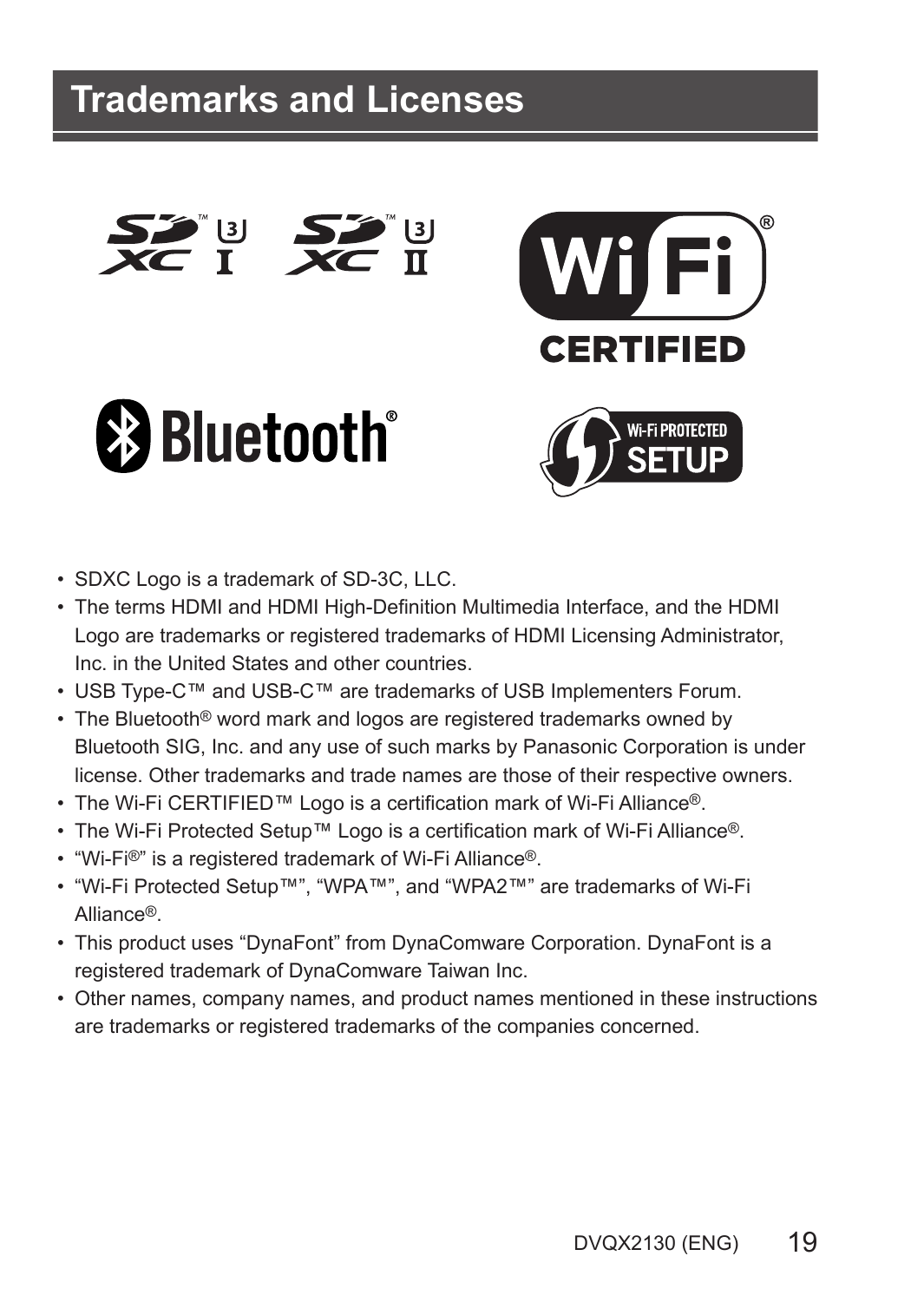This product incorporates the following software:

- (1) the software developed independently by or for Panasonic Corporation,
- (2) the software owned by third party and licensed to Panasonic Corporation,
- (3) the software licensed under the GNU General Public License, Version 2.0 (GPL  $V2.0$ ).
- (4) the software licensed under the GNU LESSER General Public License, Version 2.1 (LGPL V2.1), and/or
- (5) open source software other than the software licensed under the GPL V2.0 and/ or  $L$  GPL  $V2.1$ .

The software categorized as (3) - (5) are distributed in the hope that it will be useful, but WITHOUT ANY WARRANTY, without even the implied warranty of MERCHANTABILITY or FITNESS FOR A PARTICULAR PURPOSE. Please refer to the detailed terms and conditions thereof displayed by selecting [MENU/SET]  $\rightarrow$ [Setup] → [Others] → [Firmware Version] → [Software info].

At least three (3) years from delivery of this product, Panasonic will give to any third party who contacts us at the contact information provided below, for a charge no more than our cost of physically performing source code distribution, a complete machinereadable copy of the corresponding source code covered under GPL V2.0 or LGPL V2.1, as well as the respective copyright notice thereof.

Contact Information: oss-cd-request@gg.jp.panasonic.com

The source code and the copyright notice are also available for free in our website below.

https://panasonic.net/cns/oss/index.html

This product is licensed under the AVC Patent Portfolio License for the personal use of a consumer or other uses in which it does not receive remuneration to (i) encode video in compliance with the AVC Standard ("AVC Video") and/or (ii) decode AVC Video that was encoded by a consumer engaged in a personal activity and/or was obtained from a video provider licensed to provide AVC Video. No license is granted or shall be implied for any other use. Additional information may be obtained from MPEG LA, L.L.C.

See http://www.mpegla.com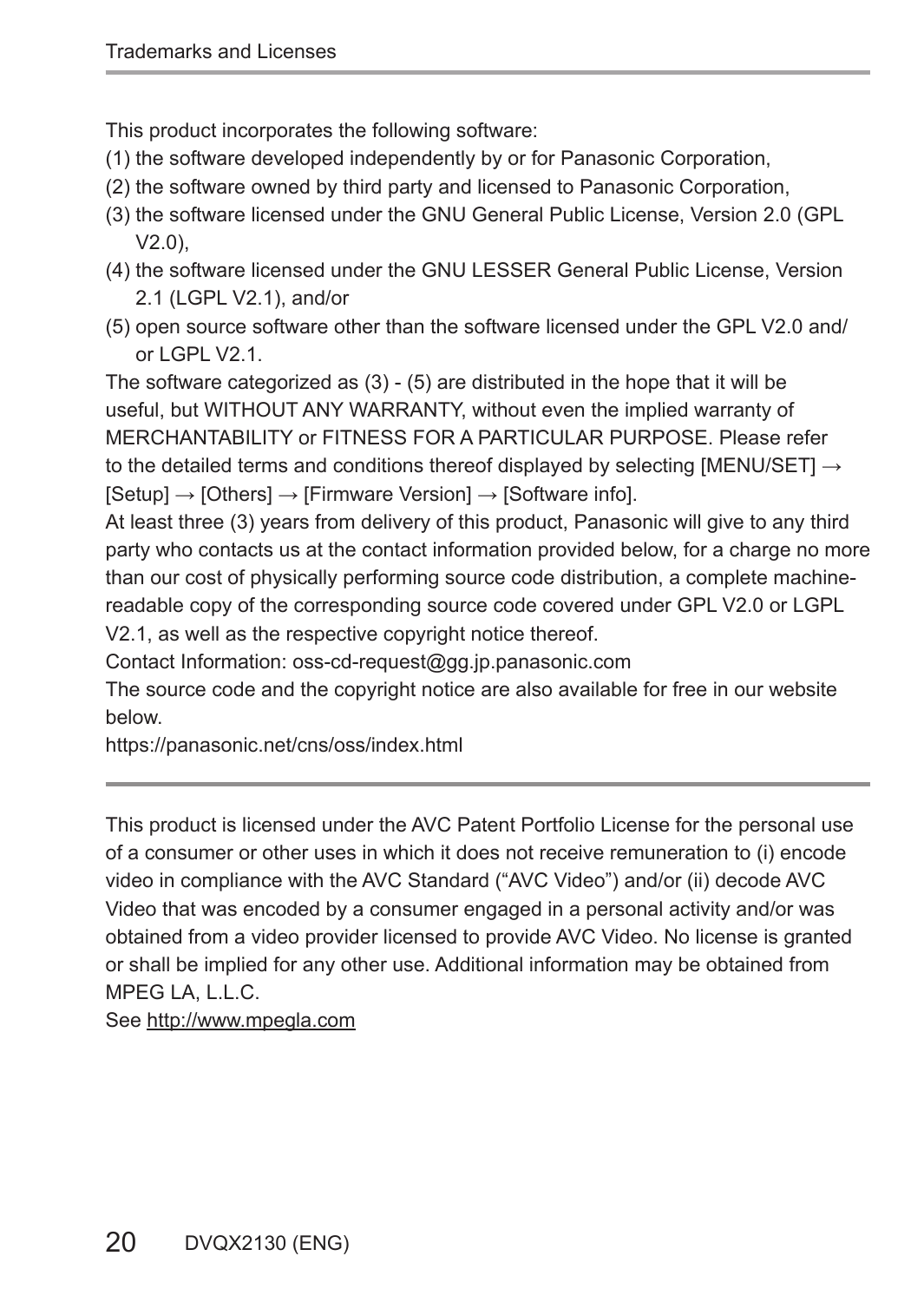#### **For Australia**

#### **Panasonic Warranty**

- 1. Subject to the conditions of this warranty Panasonic or its Authorised Service Centre will perform necessary service on the product, without charge for parts or labour, if in the opinion of Panasonic the product is found to have a manufacturing defect within one (1) year or (12 months) (the "warranty period") from the date of purchase appearing on your purchase receipt.
- 2. This warranty only applies to Panasonic products purchased in Australia and sold by Panasonic Australia, it's Authorised<br>Distributors, or Dealers, and only where the products are used and serviced within Australia or it cover only applies to the services that are carried out by a Panasonic Authorised Service Centre and only if valid proof of purchase is presented when the warranty service is requested.
- 3. This warranty only applies if the product has been installed and/or used in accordance with the manufacturer's recommendations (as noted in the operating instructions) under normal use and reasonable care (in the opinion of Panasonic). The warranty does not cover damage, malfunction or failure resulting from use of incorrect voltages, incorrect installation, accident, misuse, neglect, build-up of dirt or dust, abuse, maladjustment of customer controls, mains supply problems, thunderstorm activity, infestation by insects or vermin, tampering or repair by unauthorised persons (including unauthorised alterations), exposure to abnormally corrosive conditions, or any foreign object or matter having entered the product.
- 4. This warranty does not cover the following items unless the fault or defect existed at the time of purchase:
	- (a) Consumable parts
	- (b) Cosmetic parts
	- (c) Worn or damaged parts
	- (d) Information stored on Hard Disk Drives, Optical Discs, USB Devices, SD Cards, Tapes
	- (e) DTV reception issues caused by TV Aerial / Cabling / Wall socket(s)
- 5. Some products may be supplied with Ethernet connection hardware. The warranty is limited on such products and will not cover:
	- (a) Internet and or DLNA connection / setup related problems
	- (b) Access fees and or charges incurred for internet connection
	- (c) Incompatible software or software not specifically stipulated in the product operations manual; and
	- (d) Any indirect or consequential costs associated with the incorrect use or misuse of the hardware, its connection to the internet or any other device.
- 6. To claim warranty service, when required, you should:
	- Contact Panasonic's Customer Care Centre on 132 600 for Service Centre information.
	- Confirm the opening and acceptance times with the Authorised Service centre that you choose.
	- Then send or take the product to a Panasonic Authorised Service Centre together with your proof of purchase ٠ receipt.
	- Any freight and insurance costs associated with the transport of the product to and/or from your nearest Authorised Service Centre must be arranged and paid for by you.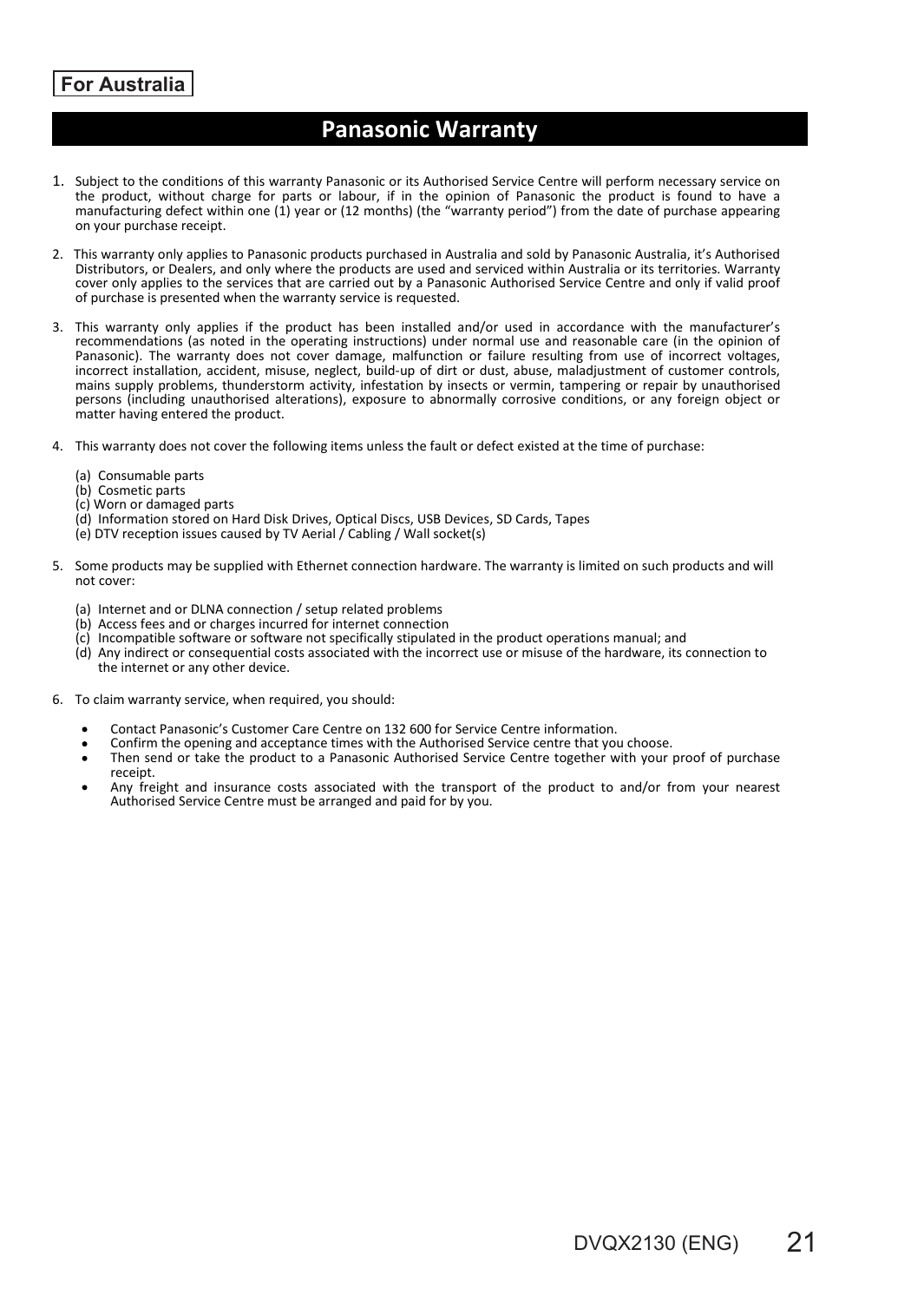7. The warranties hereby conferred do not extend to, and exclude, any costs associated with the installation, deinstallation or re-installation of a product, including costs related to the mounting, de-mounting or remounting of any screen, (and any other ancillary activities), delivery, handling, freighting, transportation or insurance of the product or any part thereof or replacement of and do not extend to, and exclude, any damage or loss occurring by reason of, during, associated with, or related to such installation, de-installation, re-installation or transit.

Panasonic Authorised Service Centres are located in major metropolitan areas and most regional centres of Australia, however, coverage will vary dependant on product. For advice on exact Authorised Service Centre locations for your product, please telephone our Customer Care Centre on 132600 or visit our website and use the Service Centre Locator.

In addition to your rights under this warranty, Panasonic products come with consumer guarantees that cannot be<br>excluded under the Australian Consumer Law. If there is a major failure with the product, you can reject the p elect to have a refund or to have the product replaced or if you wish you may elect to keep the goods and be compensated for the drop in value of the goods. You are also entitled to have the product repaired or replaced if the product fails to be of acceptable quality and the failure does not amount to a major failure.

If there is a major failure in regard to the product which cannot be remedied then you must notify us within a reasonable period by contacting the Panasonic Customer Care Centre. If the failure in the product is not a major failure then Panasonic may choose to repair or replace the product and will do so in a reasonable period of time from receiving notice from you.

### **THIS WARRANTY CARD AND THE PURCHASE DOCKET (OR SIMILAR PROOF OF PURCHASE) SHOULD BE RETAINED BY THE CUSTOMER AT ALL TIMES**

If you require assistance regarding warranty conditions or any other enquiries, please visit the Panasonic

Australia website **www.panasonic.com.au** or contact by phone on **132 600**

*If phoning in, please ensure you have your operating instructions available.*

#### Panasonic Australia Pty. Limited

ACN 001 592 187 ABN 83 001 592 187 1 Innovation Road, Macquarie Park NSW 2113 www.panasonic.com.au

PRO-031-F11 Issue: 5.0 23-01-2018